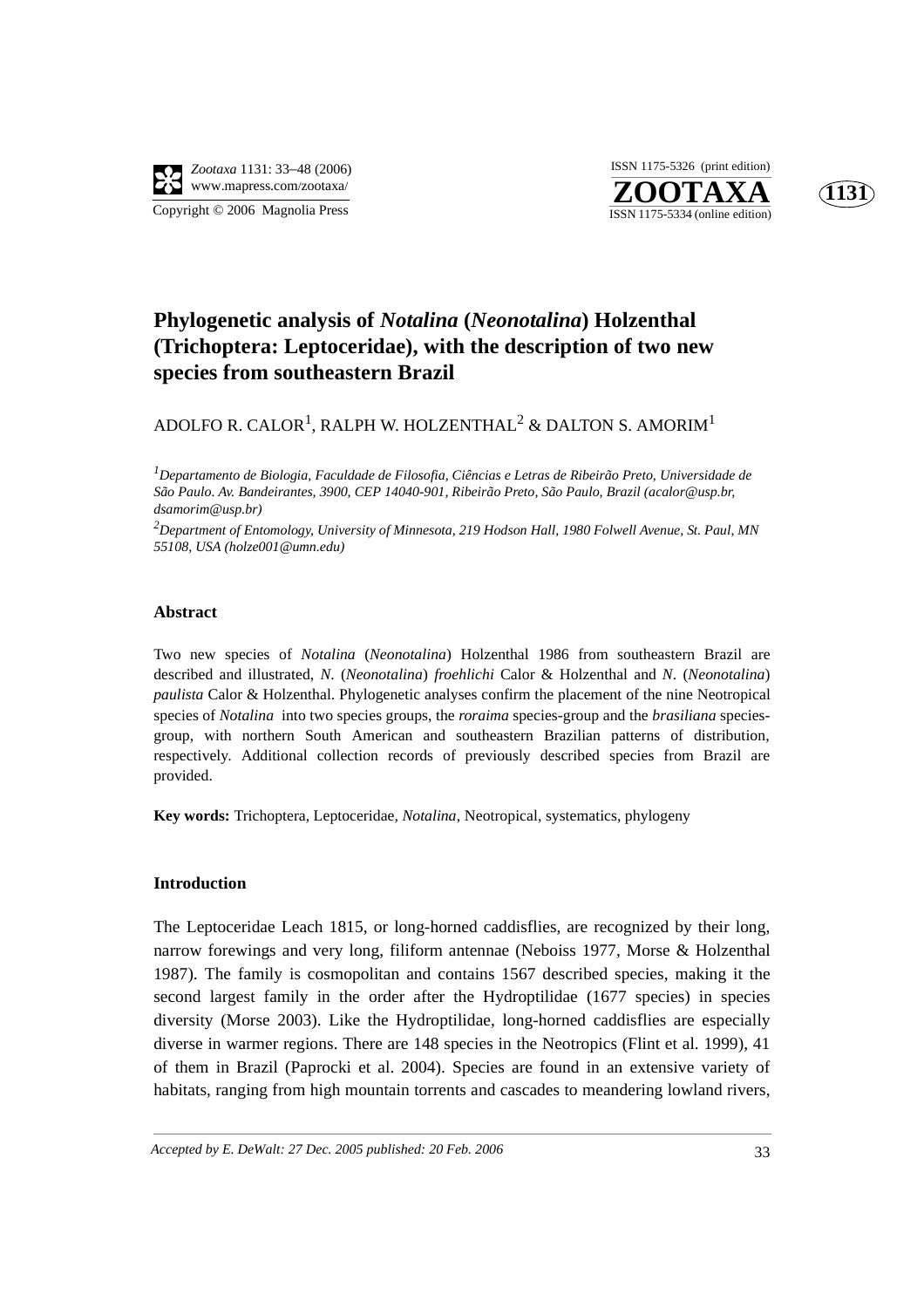**ZOOTAXA** sloughs, and even semi-terrestrial habitats (Holzenthal 1988). Leptocerid larvae construct tubular cases from a wide range of materials, including, at least in the Neotropics, small sand grains, pieces of grass stems, leaf detritus, small hollowed-out twigs, or entirely from silk (Holzenthal 1988). Larval feeding habits are also varied and include predators, shredders, scrapers, and some that feed on living plants.

#### **Systematics**

The family Leptoceridae comprises two subfamilies, Leptocerinae Leach 1815 and Triplectidinae Ulmer 1906 (Morse 1981). The Leptocerinae are cosmopolitan, and the Triplectidinae are distributed in the Australian and Neotropical regions (Morse 1981, Holzenthal 1986a, Morse & Holzenthal 1987), with a putative member in southern Africa (Moor 1997). Monophyly of Triplectidinae is based on two characters, the loss of the primitive phallic parameres and marked reduction of the apical phallicata, while monophyly of Leptocerinae is supported by loss of one branch of the median vein (third cell) in the hind wing, loss of the sectoral crossvein in the hind wing, and by reduction of the adult tibial spur formula from 2,4,4 to 2,2,4 (Morse 1981).

Triplectidinae contains the tribes Triplectidini, Hudsonemini and Grumichellini (Morse 1981, Holzenthal 1986b, Morse & Holzenthal 1987). Monophyly of Hudsonemini is supported by the male phallotremal sclerite developed into a pair of broad, vertical plates (Morse 1981, Holzenthal 1986b), the presence of secondary setae on the lateral sclerite of each anal proleg of the larva, and the absence (or fusion of vestige) of the 2nd article of the inferior appendage of the male (Holzenthal 1986b). The phylogeny of the genera of Hudsonemini, *Notalina* Mosely 1936, *Hudsonema* Mosely 1936, and *Condocerus* Neboiss 1977, was inferred by Holzenthal (1986b), who proposed a sistergroup relationship between *Hudsonema* and *Notalina*.

Mosely (1936), in his revision of the Triplectidinae, erected the genus *Notalina* for three Australian species, *Notalina parkeri* (type species)*, N. delicatula* (Ulmer) 1907, and *N. flava* (Ulmer) 1907. Since then, additional Australian species have been described, making *Notalina* one of the most diverse triplectidine genera in the region (Neboiss 1986). Fifteen species are now known from the Australian fauna, including the following additional species: *N. arena* St. Clair 1991, *N. bifaria* Neboiss 1977, *N. dwellinga* Neboiss 1982, *N. fulva* Kimmins 1953, *N. gungara* Neboiss 1984, *N. moselyi* Kimmins 1953, *N. nigra* (Mosely) 1953, *N. ordina* St. Clair 1991, *N. pseudodelicatula* Neboiss 1982, *N. salina* St. Clair 1991, *N. spira* St. Clair 1991, and *N. tillyardi* Kimmins 1953. Mosely erected the genus *Notalina* with a single character, "absence of fork one in the hindwings." This character is dubious because in a larger series of specimens of *N. nigra,* fork one in the hind wing sometimes is indistinct or occasionally present (Neboiss 1977). Holzenthal (1986b) proposed that the synapomorphy for *Notalina* was the very narrow fork 1 of the hind wing, with a tendency to become lost.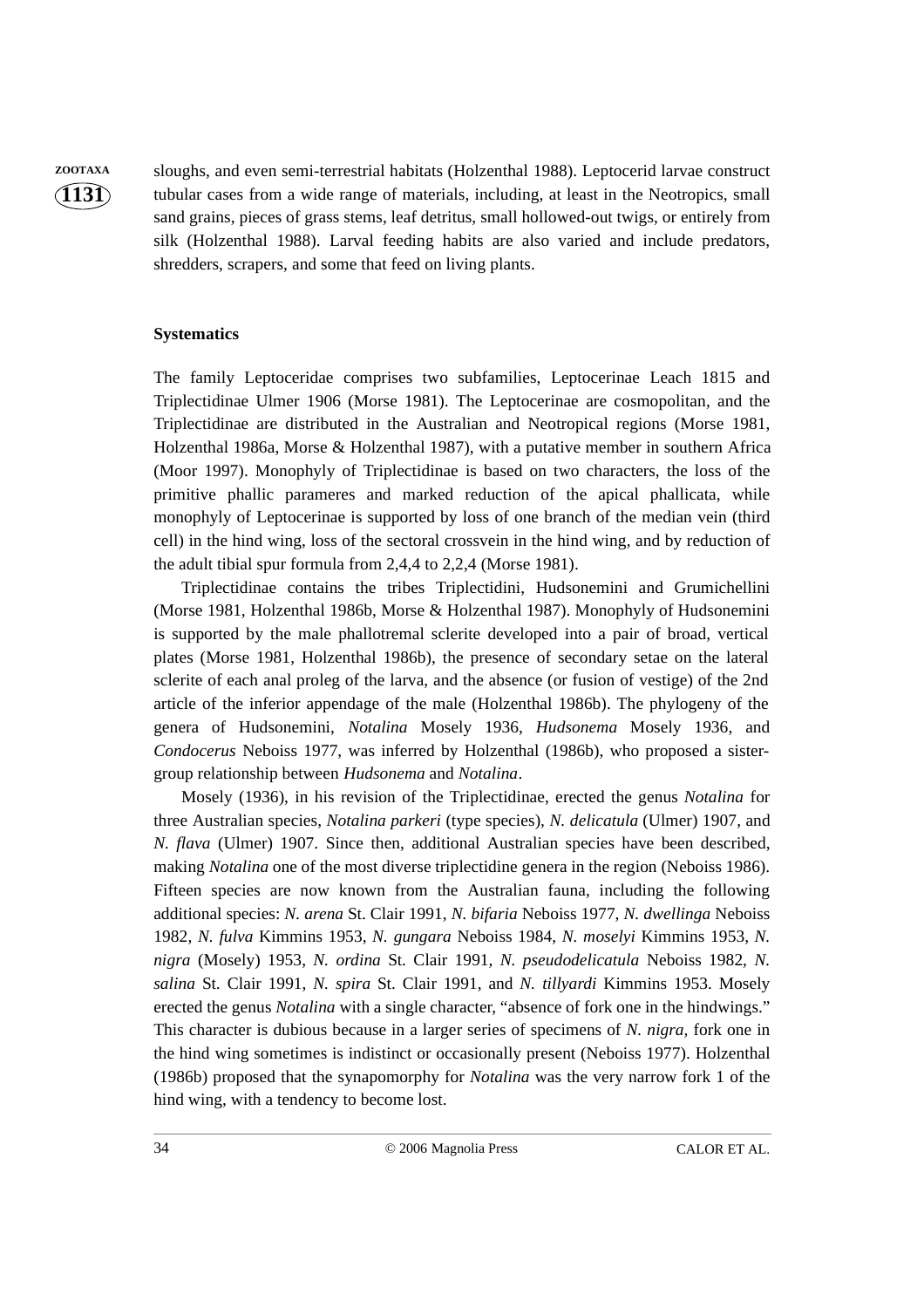In addition, Holzenthal (1986a) described seven new species from South America and **ZOOTAXA** placed them in a new subgenus, *Neonotalina*. He further placed the South American species in two species groups based on characteristics of the male genitalia, the *brasiliana* group from southeastern Brazil (*N*. *brasiliana* Holzenthal 1986, *N. morsei* Holzenthal 1986, *N. cipo* Holzenthal 1986, *N. hamiltoni* Holzenthal 1986), and the *roraima* group from Venezuela, Peru, and Colombia (*N. roraima* Holzenthal 1986, *N. nanay* Holzenthal 1986, *N. matthiasi* Holzenthal 1986). Below, we infer the phylogenetic relationships among the seven described species and two new species of *Notalina* (*Neonotalina*) and discuss biogeographic implications.

#### **Materials and methods**

Material examined was borrowed from, or will be deposited in, the following institutions: Museu de Zoologia da Universidade de São Paulo, Brazil (MZUSP), Coleção Entomológica, Departamento de Zoologia, Instituto de Biologia, Universidade Federal do Rio de Janeiro, Brazil (UFRJ), University of Minnesota Insect Collection, St. Paul, Minnesota, USA (UMSP), and National Museum of Natural History, Smithsonian Institution, Washington, DC, USA (NMNH). Methods used in the collection, preparation, examination, illustration, and description of the species were those discussed by Holzenthal and Andersen (2004) and Blahnik and Holzenthal (2004). The morphological terminology used in this paper follows that described and figured by Schmid (1980) and implemented by Holzenthal (1986a).

The phylogenetic analysis was carried out in PAUP\* 4.0b10 (Swofford 2001) on a Power Macintosh G5. The Branch-and-Bound search routine (Hendy & Penny 1982) was performed to obtain the optimal tree(s). All characters were treated as unordered and equally weighted in the initial analysis.

Even though differential weighting of characters remains a point of controversy (Hillis 1991, Kluge 1997), analyses using successive weighting (Farris 1969) and implied weighting (Goloboff 1993, 1995) were employed for comparative purposes and to search for other hypotheses of character evolution, in short, to examine the consistency of the results under more than one weighting approach (Carpenter et al. 2000). The successive weighting analyses were based on either rescaled consistency indices (RC) or retention indices (RI), and were also carried out using PAUP\*. Methods for *a posteriori* character weighting, such as successive weighting, are generally used to find topologies supported by the most consistent characters, thus facilitating the choice of a preferred tree from a initial set obtained from equally weighted analyses (Carpenter 1988, 1994; Carpenter et al. 1993). Nevertheless, in the present context, *a posteriori* weighting was undertaken to assess the effects of weighting against homoplastic characters, irrespective of the number of trees obtained with equally weighted analysis.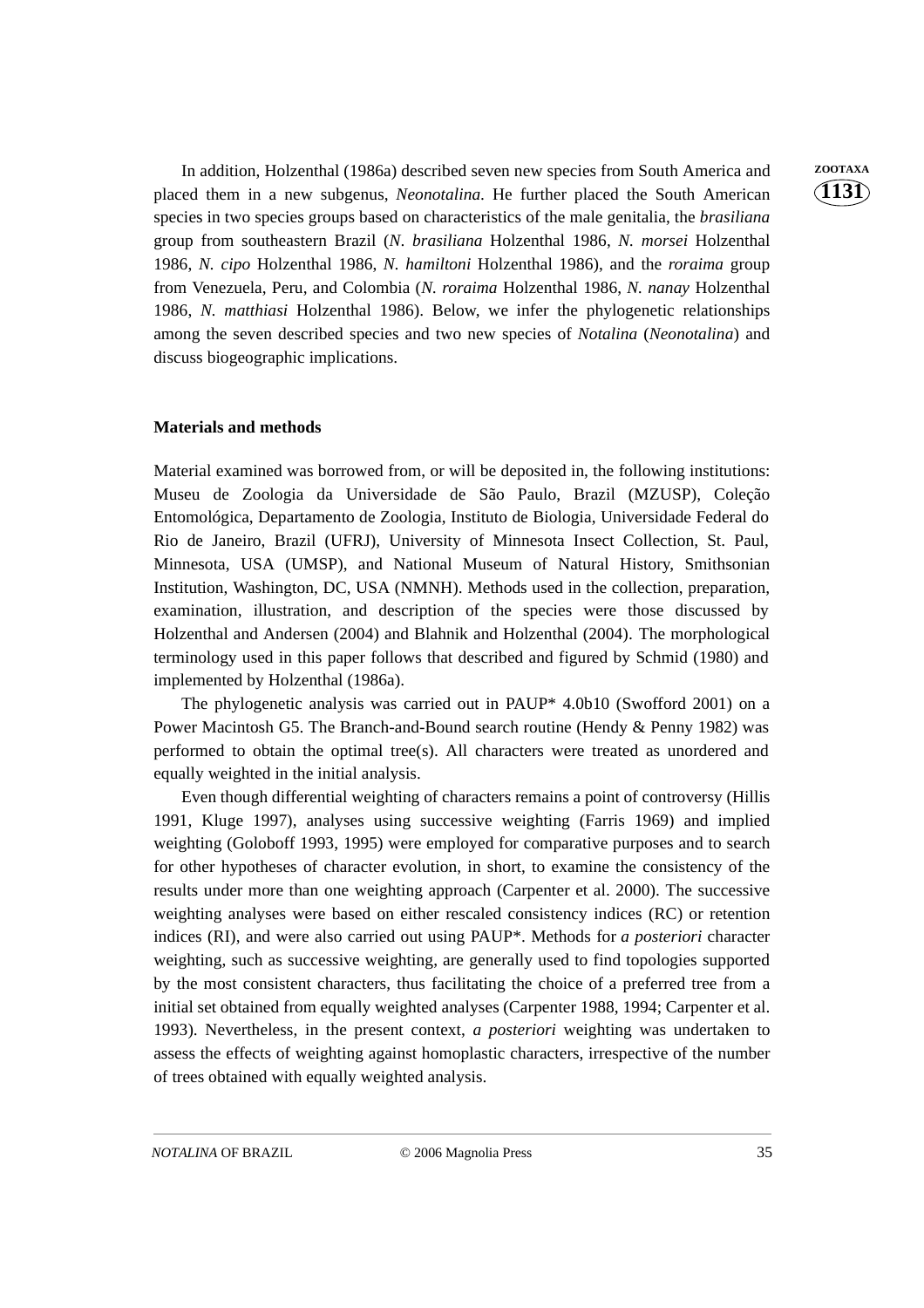**ZOOTAXA** The ACCTRAN option was used for optimization of states of characters. The missing data and inapplicable data were treated as (?) and (-), respectively, despite the fact that PAUP\* treats these in the same manner. Nevertheless, if a matrix is considered a description of taxa, this information contributes to its completeness and future utility.

> The seven described *Notalina* (*Neonotalina*) and the two new species represent the putative ingroup, its monophyly tested by outgroup analysis (Nixon and Carpenter 1993). Outgroup species included in the analysis were *Notalina* (*Notalina*) (seven species), *Hudsonema flaminii* (Navás) 1926, *Condocerus aptus* Neboiss 1982, *Grumichella aequiunguis* Flint 1983, *Atanatolica brasiliana* (Brauer) 1865, and *Triplectides gracilis* (Burmeister) 1839.

> We scored 23 binary and eight multistate characters. Female, larval and pupal characters are unknown for most of species, and were excluded from the analysis. The characters used in our analysis are those of the male genitalia, tibial spurs, and wing venation (Table 1). The character matrix (Table 2) was constructed using NDE (Page 2001).

**TABLE 1.** Characters and states used in the phylogenetic analyses.

- 1. *Width of preanal appendage*: **(0)** narrow; **(1)** intermediate; **(2)** wide.
- 2. *Shape of preanal appendage*: **(0)** club shaped; **(1)** tubular.
- 3. *Shape of apex of preanal appendage*: **(0)** rounded; **(1)** acuminate; **(2)** truncate.
- 4. *Number of terminal processes of segment X*: **(0)** one; **(1)** two; **(2)** four.
- 5. *Length of terminal processes of segment X*: **(0)** short; **(1)** intermediate; **(2)** long.
- 6. *Dorsal margin of segment X*: **(0)** straight (without median protuberance); **(1)** convex (with median protuberance).
- 7. *Length of inferior appendage*: **(0)** short; **(1)** long; **(2)** very long.
- 8. *Second article of inferior appendage*: **(0)** present; **(1)** absent.
- 9. *Basodorsal process of inferior appendage*: **(0)** absent; **(1)** present.
- 10. *Length of basodorsal process of inferior appendage*: **(0)** short; **(1)** long.
- 11. *Basomesal process of inferior appendage*: **(0)** absent; **(1)** present.
- 12. *Direction of apical region of basomesal process of inferior appendage*: **(0)** directed dorsad; **(1)** directed ventrad; **(2)** directed posteriorly.
- 13. *Phallic apodeme*: **(0)** well developed; **(1)** underdeveloped.
- 14. *Lateral processes of phallobase*: **(0)** absent; **(1)** present.
- 15. *Shape of lateral processes of phallobase apically*: **(0)** acuminate; **(1)** rounded.
- 16. *Direction of lateral processes of phallobase (ventral view)*: **(0)** directed ventrally; **(1)** directed dorsally; **(2)** directed posteriorly.
- 17. *Direction of lateral processes of phallobase apically (dorsal view)*: **(0)** laterally curved; **(1)** straight.
- 18. *Size of phallotremal sclerite*: **(0)** small; **(1)** large.
- 19. *Phallotremal sclerite apex (U-shaped)*: **(0)** apices approximate; **(1)** apices separate.
- 20. *Dorsobasal process of phallobase*: **(0)** absent; **(1)** present.
- 21. *Forewing vein R2+3 length (fork 1 petiolate)*: **(0)** short; **(1)** long.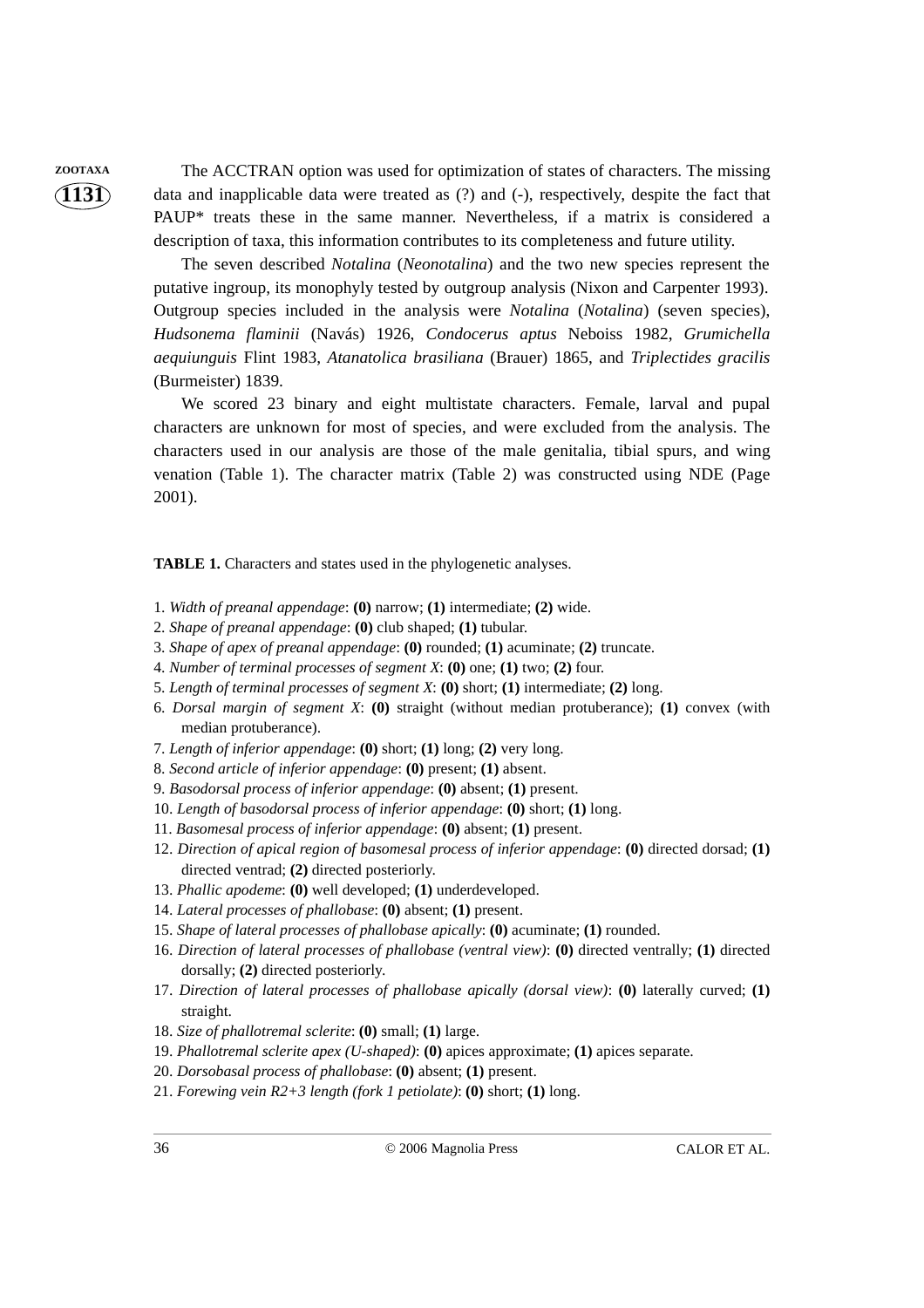22. Forewing crossvein Sc-R1: (0) more distal; (1) less distal. **ZOOTAXA** 

23. *Forewing crossveins (R2+3-R4; R3-M1+2; M-Cu1a)*: **(0)** not aligned; **(1)** aligned.

24. *Forewing vein M-Cu length (thiridial cell petiolate)*: **(0)** short; **(1)** long.

- 25. *Hind wing vein SR length*: **(0)** very short; **(1)** short; **(2)** long.
- 26. *Hind wing crossveins R2+3-R4 and R4-M1+2*: **(0)** not aligned; **(1)** aligned.
- 27. *Hind wing fork 1*: **(0)** absent; **(1)** present.
- 28. *Hind wing fork 1 width*: **(0)** narrow; **(1)** wide.
- 29. *Hind wing vein R1*: **(0)** absent; **(1)** present.
- 30. *Number of foretibial spurs*: **(0)** zero; **(1)** two.
- 31. *Number of hindtibial spurs*: **(0)** two; **(1)** four.

| <b>TABLE 2.</b> Data matrix. Characters as listed in Table 1. |  |  |  |
|---------------------------------------------------------------|--|--|--|
|---------------------------------------------------------------|--|--|--|

| T. gracilis    |                |                 |                |                |                |                |                             |                |                |                                               |              |              |                          |              |            |                |                 |                |                          |                 |                |                |                |                   |                |                |                                               |                |                | 0 1 0 1 2 0 1 0 0 - 1 2 1 0 - - - - - - 1 ? 0 0 1 0 0 2 0 1 1 1 1 1 0 |                |
|----------------|----------------|-----------------|----------------|----------------|----------------|----------------|-----------------------------|----------------|----------------|-----------------------------------------------|--------------|--------------|--------------------------|--------------|------------|----------------|-----------------|----------------|--------------------------|-----------------|----------------|----------------|----------------|-------------------|----------------|----------------|-----------------------------------------------|----------------|----------------|-----------------------------------------------------------------------|----------------|
| N. froehlichi  |                | $1\quad$        | $\Omega$       | $\mathcal{L}$  | $\overline{1}$ |                | $\mathcal{D}_{\mathcal{L}}$ |                |                |                                               |              |              | $0\quad 0$               | 1 0          |            | 1 0            |                 | $\mathbf{1}$   | $\theta$                 | 1               | 1              | $\Omega$       |                | $\Omega$          | 1              | 1              |                                               | $\Omega$       | $\Omega$       |                                                                       |                |
| N. paulista    |                | $1\quad1$       | $\Omega$       | $\overline{1}$ |                |                |                             |                |                |                                               |              |              |                          |              |            |                |                 |                |                          |                 |                |                |                |                   |                | $\mathbf{1}$   | $\mathbf{1}$                                  | $\Omega$       | $\Omega$       | $1\quad1$                                                             |                |
| N. brasiliana  | $\overline{0}$ | $\mathbf{1}$    | $\Omega$       | 2 1 0 1        |                |                |                             | $\overline{1}$ | $\overline{1}$ | $\overline{1}$                                |              |              |                          |              |            |                | 1 0 0 1 0 1 0 1 |                | $\overline{1}$           | 1 1 0 1 0       |                |                |                |                   | $\mathbf{1}$   | $\overline{1}$ | $\mathbf{1}$                                  | $\Omega$       | $\Omega$       |                                                                       | $\overline{1}$ |
| N. cipo        |                | $0 \t1 \t0$     |                | 1111           |                |                |                             |                |                | 1 1 1 1 0 0 1 0 1 0 1 1 0 1 0 1 0 1 1 1       |              |              |                          |              |            |                |                 |                |                          |                 |                |                |                |                   |                |                |                                               |                |                | $0 \t0 \t1 \t1$                                                       |                |
| N. morsei      |                | $1\quad \Omega$ | $\mathfrak{D}$ | $\mathbf{1}$   | $\overline{1}$ | $\overline{1}$ | $\overline{1}$              |                | $\overline{1}$ |                                               | $\mathbf{1}$ | $0\quad 0$   |                          | 1 0          |            |                | 1 0 1           |                |                          | $0 \t0 \t1 \t0$ |                |                |                | $1\quad0$         | $\mathbf{1}$   | $\mathbf{1}$   | 1                                             | $\Omega$       | $\Omega$       |                                                                       |                |
| N. hamiltoni   |                | $\theta$        | $\Omega$       | $\overline{1}$ | $\overline{1}$ | $\overline{0}$ | $\overline{c}$              |                |                |                                               |              | $\mathbf{1}$ | $\overline{0}$           | $1\quad0$    |            | $\overline{1}$ | $\overline{0}$  | $\overline{1}$ | $\overline{0}$           | $\overline{0}$  |                | $\overline{0}$ |                | $\theta$          |                |                |                                               | $\overline{0}$ | $\Omega$       |                                                                       |                |
| N. matthiasi   |                | 2 0             | $\overline{1}$ |                |                |                |                             |                |                |                                               |              |              |                          |              |            |                |                 |                |                          |                 |                |                |                |                   | $\overline{1}$ | $\mathbf{1}$   | $\mathbf{1}$                                  | $\Omega$       | $\Omega$       | $1\quad1$                                                             |                |
| N. nanay       |                | $1\quad1$       |                |                |                |                |                             |                |                |                                               |              |              |                          |              |            |                |                 |                |                          |                 |                |                |                |                   | $1\quad1$      |                | $\overline{1}$                                |                | 0 <sub>0</sub> | $1\quad1$                                                             |                |
| N. roraima     |                | $1\quad 0$      |                |                |                |                |                             |                |                |                                               |              |              |                          |              |            |                |                 |                |                          |                 |                |                |                |                   |                |                |                                               |                |                |                                                                       |                |
| N. parkeri     | $\Omega$       |                 |                | $\overline{1}$ |                | 2 0            | $\overline{1}$              | $\overline{1}$ | $\mathbf{1}$   |                                               | $0 \t 0 -$   |              | $\overline{\mathcal{L}}$ | $\mathbf{1}$ | $0\quad 0$ |                | $\gamma$        | $\gamma$       | $\gamma$                 | $\theta$        |                | $\theta$       | $\Omega$       | $\mathbf{1}$      | $\mathbf{1}$   |                | $0 \t 0 =$                                    |                | $\overline{1}$ |                                                                       | $1\quad1$      |
| N. bifaria     | $\Omega$       |                 |                | $\overline{1}$ | 2 0            |                | -1                          | $\overline{1}$ |                | $1 \t0 \t0$ -                                 |              |              | $\overline{?}$           | 1 0 0        |            |                | $\gamma$        | $\gamma$       | $\gamma$                 | $\gamma$        |                |                | $\overline{0}$ |                   | $\overline{0}$ | $\overline{0}$ | $\mathbf{1}$                                  | $\Omega$       |                |                                                                       |                |
| N. delicatula  | $\Omega$       |                 |                |                |                |                |                             |                |                | $1 1 2 0 1 1 1 0 0 -$                         |              |              |                          |              |            |                | 1 1 0 0 ? 1     |                | $\overline{\mathcal{L}}$ | $\overline{0}$  | 1              |                | $1\quad$ 0     | $\overline{1}$    | $\overline{0}$ |                | $1 \ 0 =$                                     |                | $\theta$       | $1\quad1$                                                             |                |
| N. flava       | $\Omega$       | $\overline{1}$  |                |                |                |                |                             |                |                | $1 1 2 0 1 1 1 0 0 - 1 1 0 0 ? 1$             |              |              |                          |              |            |                |                 |                | $\ddot{?}$ 0             |                 | $\overline{1}$ |                |                |                   |                |                | $101000 -$                                    |                | -1             |                                                                       | $1\quad1$      |
| N. nigra       |                |                 |                |                |                |                |                             |                |                |                                               |              |              |                          |              |            |                |                 |                |                          |                 |                |                |                |                   |                |                |                                               |                |                | 1 0 0 1 2 0 1 1 1 0 0 - ? 1 0 0 ? ? ? ? 1 1 0 1 1 0 1 0 1 1 1         |                |
| N. fulva       | $\Omega$       |                 | $\overline{1}$ | $\overline{1}$ | 2 0            |                | $\overline{1}$              | $\overline{1}$ |                | $1\;0\;0\;$ - 0                               |              |              |                          | 1 0 0        |            |                | $\ddot{?}$ 0    |                | $\gamma$                 | $\Omega$        | 1              | 1              | $\Omega$       | $\mathbf{1}$      | $\mathbf{1}$   |                | $0 \t 0 =$                                    |                | $\overline{1}$ |                                                                       | $\overline{1}$ |
| N. moselyi     |                | $0 \t1 \t1$     |                | $\overline{1}$ |                | 2 0 1          |                             |                |                | $1 1 0 0 -$                                   |              |              | ? 1 0 0                  |              |            |                | 2 <sub>2</sub>  |                | $\gamma$                 | $\gamma$        |                |                | $\mathbf{0}$   | $\mathbf{1}$      | $\overline{0}$ |                | $0 \t 0 -$                                    |                | $\overline{1}$ |                                                                       | $1\quad1$      |
| H. flaminii    |                |                 | $\overline{1}$ |                |                |                |                             |                |                | $1 2 0 0 1 0 - 0 -$                           |              |              | $1 \ 0 \ -$              |              |            |                | $- - 1$ ?       |                |                          | $\theta$        | 1              | $\mathbf{1}$   |                | $0\quad 0$        |                | 2 0            | $\overline{1}$                                | $\overline{1}$ |                |                                                                       |                |
| C. aptus       |                |                 | $\overline{1}$ | $\overline{1}$ |                |                |                             |                |                | 2 0 0 1 1 0 0 -                               |              |              |                          |              |            |                | ? ? ? ? ? ? ?   |                |                          | $\gamma$        | 1              | $\mathbf{1}$   |                | $0 \t0 \t2 \t0$   |                |                | $\mathbf{1}$                                  | -1             |                |                                                                       |                |
| G. aequiunguis |                | 2 0             | $\overline{1}$ |                |                |                |                             |                |                | $1 1 0 2 0 0 - 0 -$                           |              |              |                          |              |            |                |                 |                |                          |                 |                |                |                |                   |                |                | $1\ 0\ -\ -\ 0\ ?\ 0\ 0\ 1\ 0\ 0\ 2\ -\ 0\ -$ |                | $\,1\,$        |                                                                       | 0 <sub>0</sub> |
| A. brasiliana  |                | $1\quad$        | -1             | $\gamma$       | -1             | $\overline{0}$ |                             |                |                | $2\ 0\ 0\ -\ 0\ -\ 1\ 0\ -\ -\ -\ 0\ 2\ 0\ -$ |              |              |                          |              |            |                |                 |                |                          |                 |                |                |                | $1 \t0 \t0 \t2$ - |                |                | $0 -$                                         |                | $\mathbf{1}$   |                                                                       | $0\quad 0$     |

#### **Taxonomy**

# *Notalina froehlichi***, Calor & Holzenthal, new species**

Fig. 1

As in other members of *brasiliana* species-group, this species possesses lateral, acuminate flanges on the male phallobase and well-developed phallotremal sclerites. It has two pairs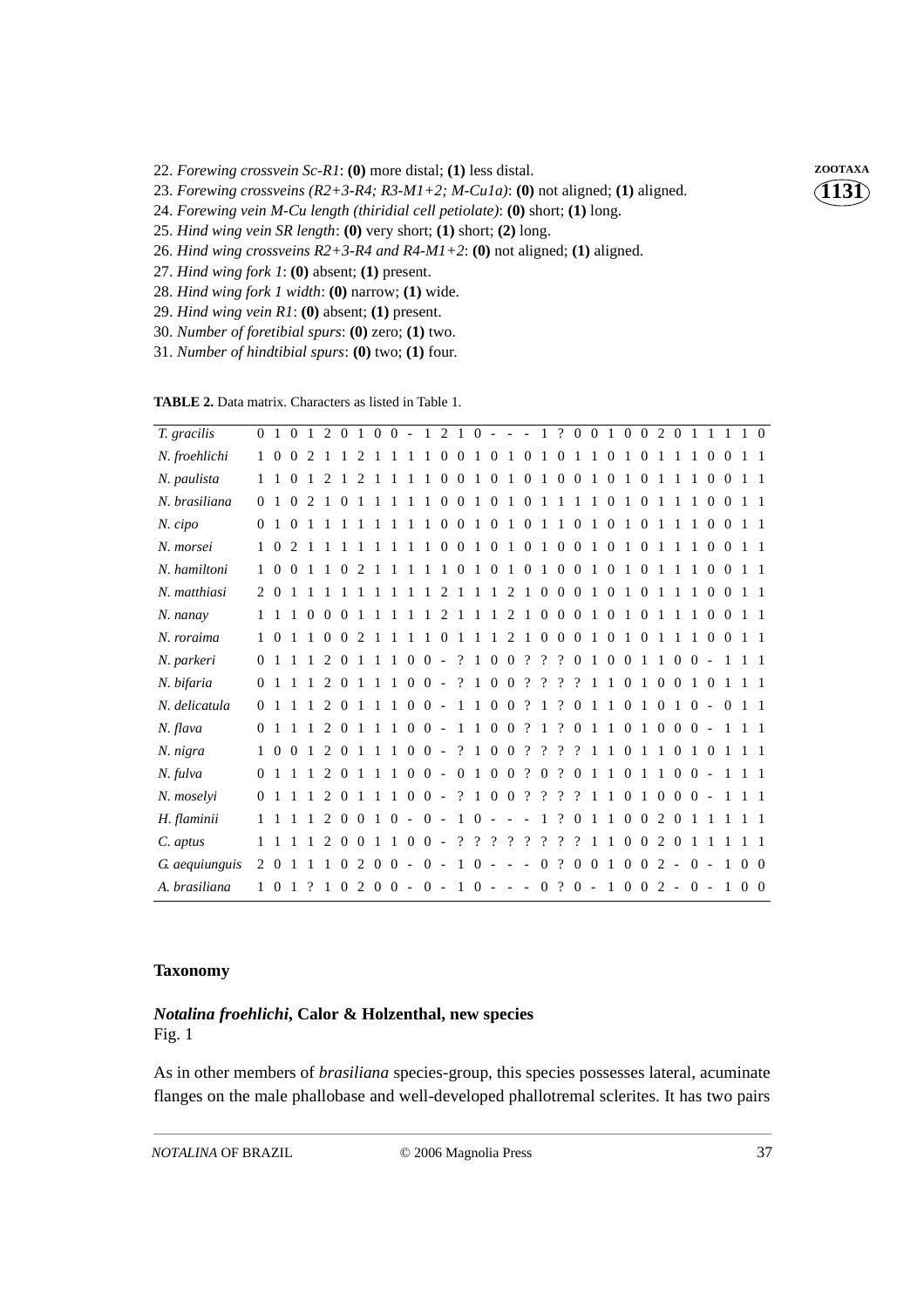**1131 ZOOTAXA** of processes on abdominal segment X and the median region of this segment is thick. In addition, the mesodorsal process of the inferior appendage has its apex dorsally curved in lateral view.



**FIGURE 1.** *Notalina froehlichi*, new species. Male genitalia: A-abdominal segments IX and X, lateral; B-inferior appendage, ventral; C-abdominal segments IX and X, dorsal; D-phallic apparatus, lateral; E-same, dorsal; F-same, ventral.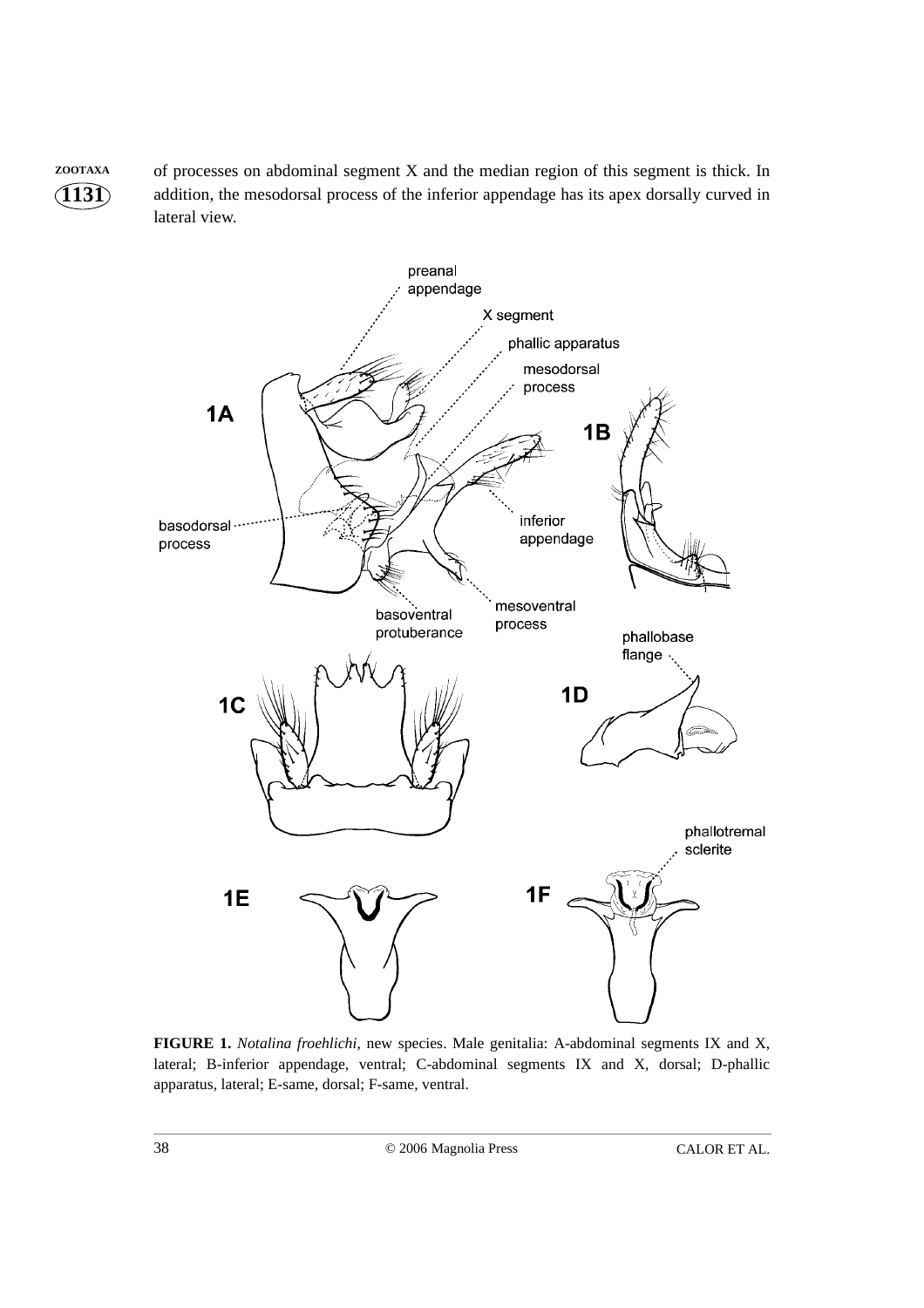Adult: Color brown, with small, white, wing spots. Forewing length 10 mm. **ZOOTAXA** 

Male: Genitalia as in Fig. 1. Abdominal segment IX broadest ventrolaterally, with pair of small, dorsal protuberances. Segment X elevated mesally in lateral view, bearing pair of subequal dorsomesal and ventrolateral processes apically, dorsomesal process claviform, rounded apically; ventrolateral process broadly digitate, rounded apically. Preanal appendage long, about half-length of segment X, digitate, setose. Inferior appendage with apical portion elongate, digitate, setose; basal portion bearing various processes: short, flat, apically rounded basodorsal process; long, slender mesodorsal process, its apex narrowed, dorsally directed in lateral view; very short, rounded, setose, basal protuberance; and long, digitate, apically pointed mesoventral process. Phallic apparatus with phallic apodeme and phallobase well developed; phallobase with pair of dorsolaterally directed, acuminate flanges; phallotremal sclerite well developed, roughly U-shaped in dorsal view.

**Holotype male: BRAZIL: Minas Gerais:** Rio Caraça, near Santa Barbara, 20°01'22"S, 043°28'45"W, 728 m, 9.xi.2001 (Holzenthal, Amarante, Blahnik, & Paprocki) (UMSP 000081361) (MZUSP).

**Paratype: BRAZIL: Minas Gerais:** Rio Caraça, near Santa Barbara, 20°01'22"S, 043°28'45"W, 728 m, 9.xi.2001 (Holzenthal, Amarante, Blahnik, & Paprocki) 1 male (UMSP).

**Etymology:** This species name is dedicated to Dr. Claudio G. Froehlich, the notable Brazilian entomologist from FFCLRP/USP, who has been instrumental in contributing to our knowledge of Brazilian aquatic insects.

#### *Notalina paulista***, Calor & Holzenthal, new species** Fig. 2

This species has a pair of long, terminal processes and a pair of small, median processes on abdominal segment X. As in other members of the *brasiliana* species-group, it possesses lateral acuminate flanges on the male phallobase and well-developed phallotremal sclerites.

Adult: Color brown, with small white wing spots. Forewing length 9–10 mm.

Male: Genitalia as in Fig. 2. Segment IX broadest ventrolaterally, with pair of small, closely situated dorsal protuberances. Segment X concave dorsally in lateral view, bearing pair of mesal dorsolateral and apical processes; dorsolateral process short, digitate, bearing many short fine setae; apical process well developed, long, acuminate, bearing fine apical setae. Preanal appendage long, about half-length of segment X, digitate, setose, apically rounded. Inferior appendage with apical portion very elongate, digitate, setose; basal portion bearing various processes: very short, flat, apically rounded basodorsal process; long, slender mesodorsal process; very short, rounded, setose, basal protuberance; and short, thumb-shaped, setose, mesoventral process. Phallic apparatus with phallic apodeme

*NOTALINA* OF BRAZIL © 2006 Magnolia Press 39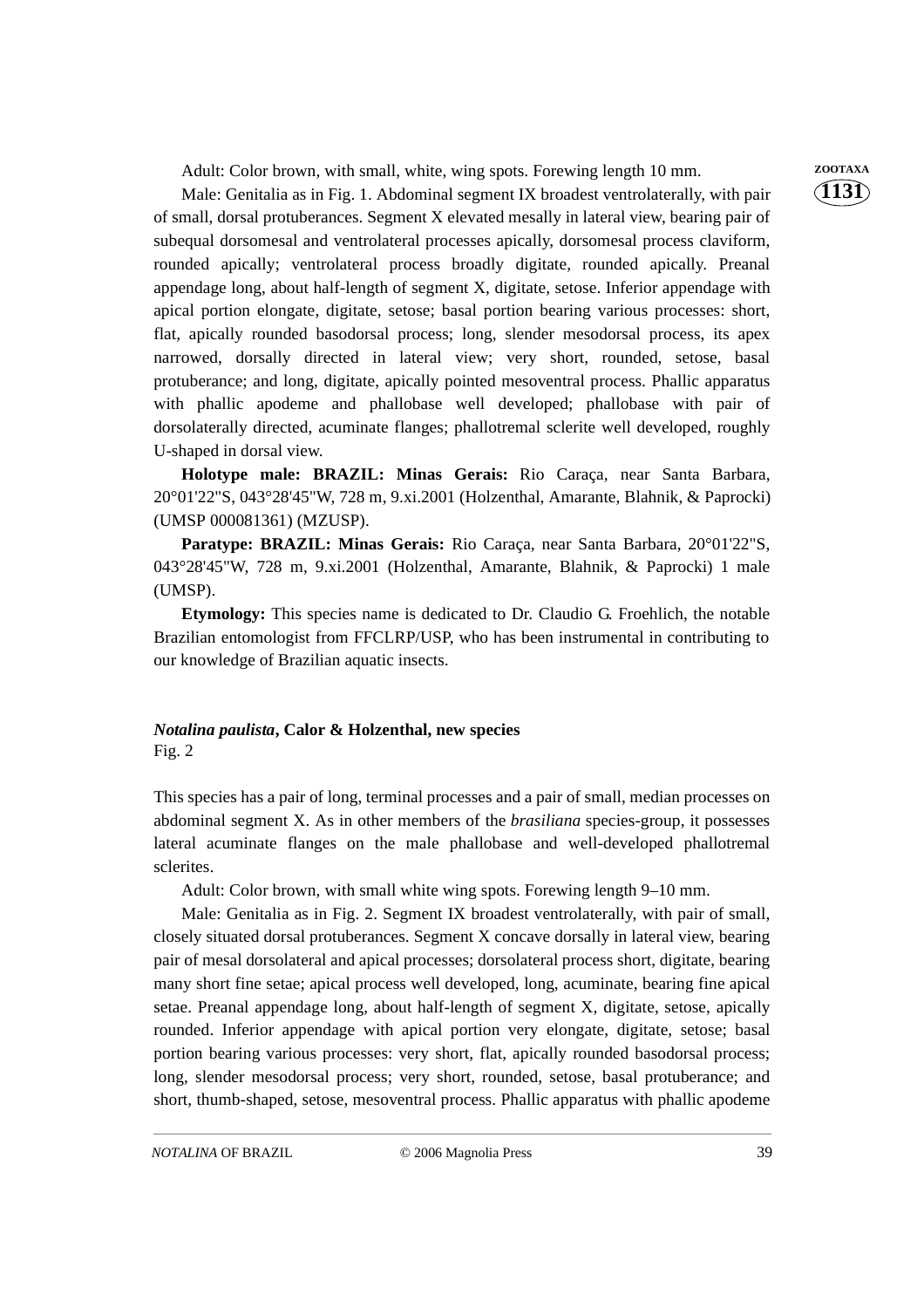**ZOOTAXA** and phallobase weakly developed; phallobase with pair of dorsolaterally directed, acuminate flanges, apices directed laterally; phallotremal sclerite well developed, roughly U-shaped in dorsal view and bearing secondary pair of minute pointed processes.



**FIGURE 2.** *Notalina paulista*, new species. Male genitalia: A-abdominal segments IX and X, lateral; B-inferior appendage, ventral; C-abdominal segments IX and X, dorsal; D-phallic apparatus, lateral; E-same, dorsal; F-same, ventral.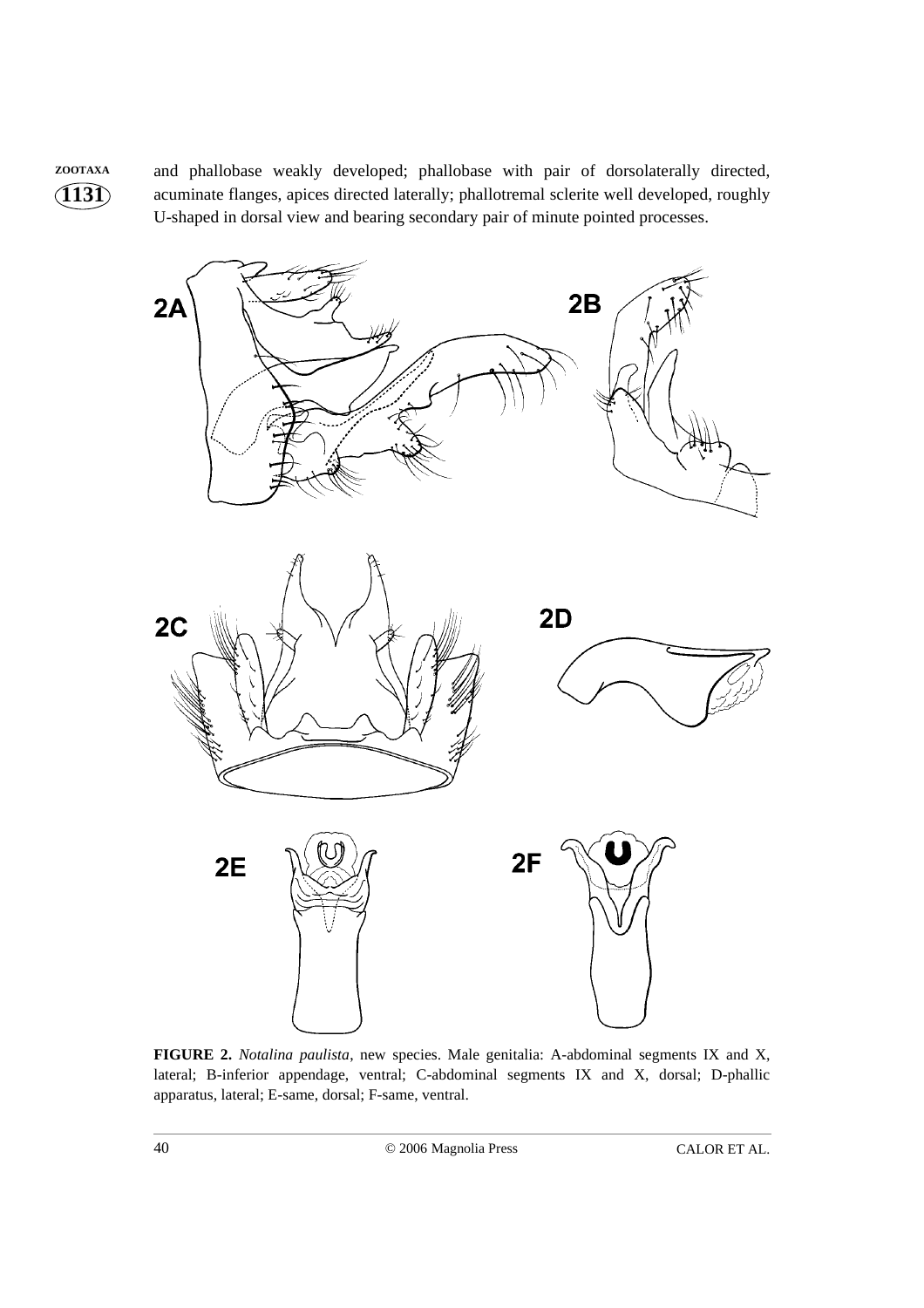Holotype male: BRAZIL: São Paulo: Cachoeira do Paredão, Lajeado, Serra da **ZOOTAXA** Bocaina, 22°43'32"S, 044°37'16"W, 1550 m, 1–2.iii.2002 (Holzenthal, Blahnik, Paprocki, & Prather) (UMSP000200915) (MZUSP).

**Paratypes: BRAZIL: São Paulo:** Parque Estadual de Campos do Jordão, Rio Galharada, 22°41'40"S, 045°27'47"W, 1530 m, 13–15.ix.2002 (Blahnik, Prather, Melo, Huamantinco) 1 male (UMSP000200916) (UMSP), 1 female (UMSP000200917) (UMSP), 1 female (UMSP000200918) (MZUSP).

**Etymology:** The specific epithet, *paulista*, refers to the inhabitants of the Brazilian state of São Paulo, where this new species also resides.

## **Additional Species Records**

We present below new distribution records for *Notalina* (*Neonotalina*) from Brazil to further document the distribution of the genus in the Neotropics.

## *Notalina brasiliana* **Holzenthal 1986**

**BRAZIL: Minas Gerais:** Parque Estadual do Rio Preto, Rio Preto, 18°07'10"S, 043°20'28"W, 830 m, 14.xi.2001 (Blahnik & Amarante) 1 male, 2 females (UFRJ); Parque Estadual do Rio Preto, Córrego das Eguas, 18°08'43"S, 043°22'09"W, 891 m, 14.x.2000 (Paprocki, Amarante, & Isaac) 5 males, 5 females (MZUSP); trib. to Rio Preto, 20 km (rd) S São Gonçalo do Rio Preto, 18°06'53"S, 043°20'36"W, 700 m, 20.v.1998 (Holzenthal & Paprocki) 1 male, 2 females (NMNH); Rio Preto, 20 km (rd) S São Gonçalo do Rio Preto, 18°07'00"S, 043°20'22"W, 650 m, 19.v.1998 (Holzenthal & Paprocki) 1 female (MZUSP); trib. of Rio Parauninha, Serra do Breu, Fazenda do Zé da Mata, 19°07'55"S, 043°37'24"W, 15.ii.1999 (Paprocki & Braga) 40 males, 22 females (UMSP).

## *Notalina cipo* **Holzenthal 1986**

**BRAZIL: Minas Gerais:** Rio Caraça, near Santa Barbara, 20°01'22"S, 043°28'45"W, 728 m, 9.xi.2001 (Holzenthal, Amarante, Blahnik, & Paprocki) 1 male, 3 females (UMSP); Serra do Cipo, trib. to Rio Capivara, 19°14'24"S, 043°34'56"W, 1000 m, 18.ii.1998 (Holzenthal & Paprocki) 1 male, 2 females (MZUSP); Aldeia de Cachoeira das Pedras, 20°06'49"S, 044°01'25"W, 925 m, 28–29.ix.2000 (Paprocki & Braga) 1 male (UFRJ); Córrego da Serra de Ouro Fino, Vale do Tropeiro, 20°12'22"S, 043°38'35"W, 1000 m, 8.x.2000 (Paprocki, Salgado, & Isaac) 1 male (NMNH).

## *Notalina hamiltoni* **Holzenthal 1986**

**BRAZIL: São Paulo:** Parque Estadual de Campos do Jordão, Cachoeira Galharada, 22°41'44"S, 045°27'43"W, 1620 m, 15.x.1998 (Paprocki & Froehlich) 1 male, 2 females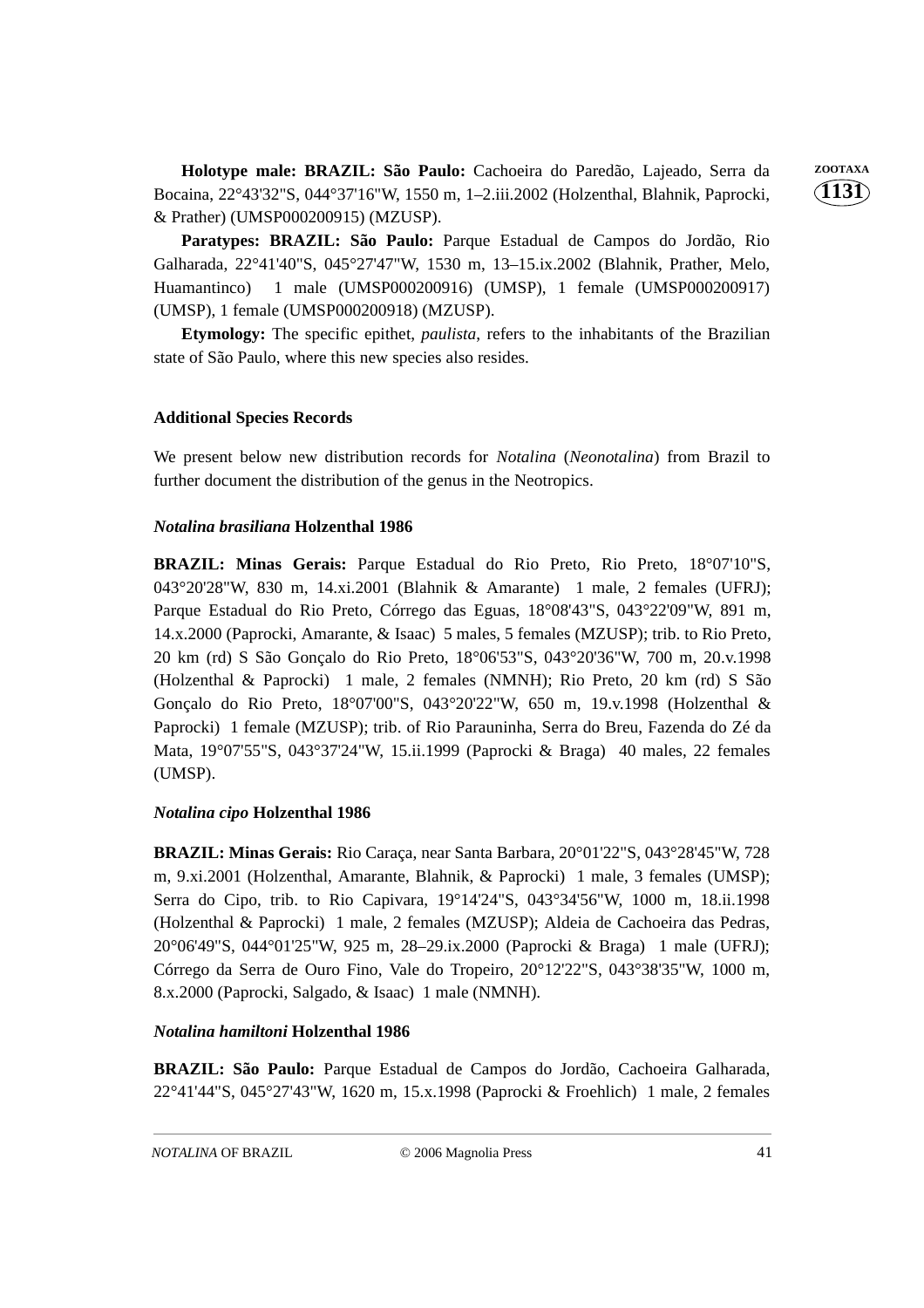**1131 ZOOTAXA** (MZUSP); 1st order trib. to Rio Galharada, 22°41'40"S, 045°27'47"W, 1530 m, 14– 16.ix.2002 (Blahnik, Prather, & Huamantinco) 8 males, 1 female (UMSP), 2 males (UFRJ), 1 male (MZUSP), 1 male (NMNH).

# *Notalina morsei* **Holzenthal 1986**

**BRAZIL: Minas Gerais:** Parque Estadual do Itacolomi, trib. to Rio Belchior, 20°25'18"S, 043°25'42"W, 700 m, 6.xi.2001 (Holzenthal, Amarante, Blahnik, & Paprocki) 4 males (MZUSP); Corrego das Aguas Pretas & tribs., ca. 15 km S Aiuruoca, 22°03'42"S, 044°38'14"W, 1386 m, 21.xi.2001 (Holzenthal, Blahnik, Neto, & Paprocki) 2 males, 3 females (UMSP). **Rio de Janeiro:** Parque Nacional do Itatiaia, Rio Campo Belo, 22°27'02"S, 044°36'49"W, 1300 m, 23.xi.2001 (Holzenthal, Blahnik, Neto, & Paprocki) 2 males (UFRJ); 7.iii.2002 (Holzenthal, Blahnik, Paprocki, & Prather) 2 males, 1 female (UMSP); Rio Campo Belo, trail to Veu da Noiva, 22°25'42"S, 044°37'10"W, 1310 m, 24.xi.2001 (Holzenthal, Blahnik, Neto, & Paprocki) 5 males, 2 females (UMSP); Parque Nacional da Serra dos Órgãos, Rio Beija-flor, 22°27'04"S, 043°00'04"W, 1125 m, 27.ii.2002 (Holzenthal, Blahnik, Paprocki, & Prather) 3 males, 1 female (UFRJ); Rio Macaé, Macaé de Cima, 22°23'41"S, 042°30'08"W, 1000 m, 8.iii.2002 (Holzenthal, Blahnik, Paprocki, & Prather) 5 males, 4 females (UMSP); Rio das Flores, Macaé de Cima, 10 km SE Mury, 1000 m, 9.iii.2002 (Holzenthal, Blahnik, Paprocki, & Prather) 1 male (UMSP). **São Paulo:** Serra do Japi, Córrego Paraiso near main building, 23°14'00"S, 046°56'12"W, 8.xii.1997 (Froehlich) 3 males, 6 females (MZUSP).

# *Notalina* **spp. (undetermined females)**

**BRAZIL: Minas Gerais:** Rio Caraça, near Santa Barbara, 20°01'22"S, 043°28'45"W, 728 m, 9.xi.2001 (Holzenthal, Amarante, Blahnik, & Paprocki) 1 female (UMSP); Parque Nacional Peruaçu, Rio Peruaçu, 15°06'40"S, 044°14'29"W, 590 m, 16.xi.2001 (Holzenthal, Amarante, Blahnik, & Paprocki) 1 female (UMSP); Parque Estadual Itacolomi, Rio Belchior, 20°25'02"S, 043°25'38"W, 725 m, 24.i.1999 (Amarante) 1 female (UMSP); Serra do Cipó, Capão da Mata, 19°19'21"S, 043°32'15"W, 1170 m, 10.iii.1996 (Holzenthal, Rochetti, & Oliveira) 1 female (UMSP); same, except 13–14.ii.1998 (Holzenthal & Paprocki) 1 female (UMSP); Parque Estadual do Rio Preto, trib. to Rio Preto, 20 km (rd) S São Gonçalo do Rio Preto, 18°06'53"S, 043°20'36"W, 700 m, 14.xi.2001 (Holzenthal & Paprocki) 5 females (UMSP); Estação Ecológica de Peti, Córrego Brucutu, 19°53'00"S, 043°22'27"W, 29.ix.1998 (Paprocki) 2 females (UMSP); Ibitipoca, Sitio of Anestis Papadopolous, 21°43'14"S, 043°54'33"W, 1200 m, 23.x.2000 (Paprocki) 3 females (UMSP); Rio Parauninha, Serra do Breu, Fazenda do Zé da Mata, 19°10'59"S, 043°43'29"W, 14.ii.1999 (Paprocki & Braga) 1 female (UMSP); Parque Nacional do Caparaó, Rio Caparaó, Vale Verde, 20°25'02"S, 041°50'46"W, 1350 m, 12– 13.iii.2002 (Holzenthal, Blahnik, Paprocki, & Prather) 1 female (UMSP). **Paraná:** trib. to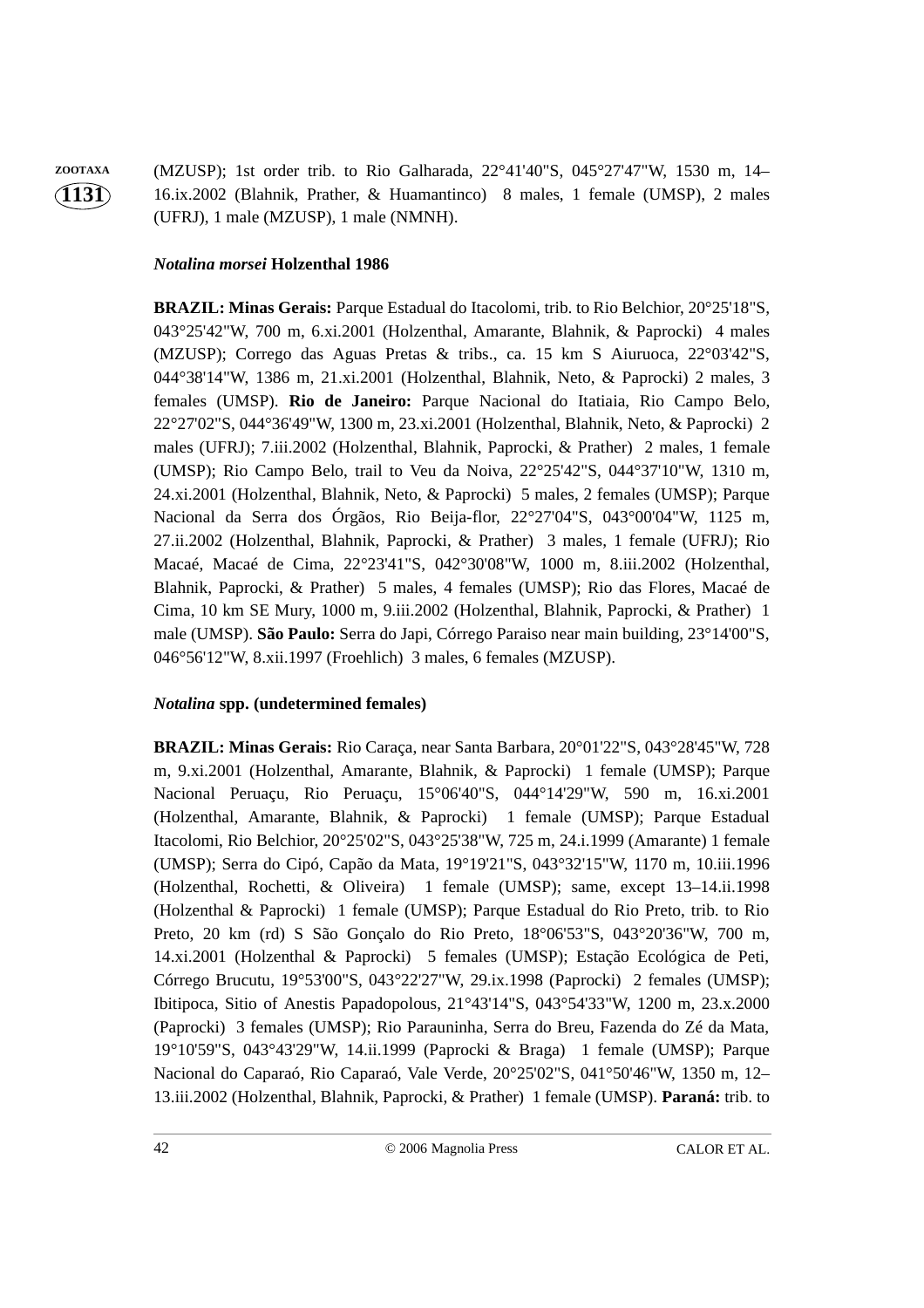Rio Mãe Catira, 10.5 km. N Porto de Cima, 25°21'47"S, 048°52'35"W, 200 m, 10.xii.1997 **ZOOTAXA** (Holzenthal & Huisman) 1 female (UMSP). **Rio de Janeiro:** Parque Nacional do Itatiaia, Rio Campo Belo, trail to Veu da Noiva, 22°25'42"S, 044°37'10"W, 1310 m, 5.iii.2002 (Holzenthal, Blahnik, Paprocki, & Prather) 2 females (UMSP); Rio Macaé, Macaé de Cima, 22°23'41"S, 042°30'08"W, 1000 m, 8.iii.2002 (Holzenthal, Blahnik, Paprocki, & Prather) 1 female (UMSP). **São Paulo:** Parque Estadual de Campos do Jordão, Cachoeira Galharada, 22°41'44"S, 045°27'43"W, 1620 m, 7.iii.1996 (Holzenthal, Rochetti, & Oliveira) 11 females (UMSP); Estação Biológica Boraceia, Rio Guaratuba, 23°40'02"S, 045°53'46"W, 775 m, 17.iv.1998 (Holzenthal, Melo, & Froehlich) 1 female (UMSP); Parque Estadual de Campos do Jordão, Rio Galharada, 22°41'40"S, 045°27'47"W, 1530 m, 4–5.iii.1996 (Holzenthal & Guahyba) 1 female (UMSP); same, except 22.i.1998 (Holzenthal, Froehlich, & Paprocki) 1 female (UMSP); Estação Biológica Boraceia, Rio Venerando & tribs., 23°39'11"S, 045°53'25"W, 850 m, 18–20 Apr 1998 (Holzenthal, Melo, & Froehlich) 1 female (UMSP); Serra do Japi, Córrego da Ermida and small dam, 23°14'S, 046°56'W, 9–10.xii.1997 (MZUSP) 1 female (MZUSP); Rio Casquilho, 3.4 km NE Parque Estadual Campos do Jordão, 22°40'17"S, 045°27'52"W, 1550 m, 23.i.1998 (Holzenthal, Froehlich, & Paprocki) 1 female (UMSP); Rio do Casquilho, Bosque Vermelho, ca. 5 km from Parque Estadual de Campos do Jordão, 22°40'00"S, 045°27'30"W, 1435 m, 16.ix.2002 (Blahnik, Prather, Melo, Huamantinco) 1 female (UMSP).

## **Results**

**Phylogenetic interpretations.** The unweighted phylogenetic analysis yielded 14 equally parsimonious trees, with length (L) 69, consistency index (CI) 0.56, retention index (RI) 0.80, and rescaled consistency index (RC) 0.45. The differences among these topologies, from the equally weighted analyses, occurred only within the outgroup taxa, especially among the species of *Notalina* (*Notalina*); relationships among the species of *N*. (*Neonotalina*) were constant. The same consensus was obtained from successive weighting analyses.

The consensus of implied weighting in the phylogenetic analysis with k values ranging from 1–3 yielded three most parsimonious solutions. The consensus showed 2 polytomies within *Notalina*. The consensus of the topologies obtained with  $k = 4-15$  were the same and corresponded to one of the solutions of the analysis with  $k = 1-3$ . The strict consensus tree is presented in Fig. 3.

The topology shows *Notalina* (*Notalina*) and *Notalina* (*Neonotalina*) as monophyletic, both based on a reliable set of unique characters. Because the focus of the analysis is on the relationships among *N.* (*Neonotalina*) species, the results at more basal positions in the tree should be interpreted with due care, because of undersampling of taxa and characters which may yield grouping based on homoplasies between ingroup and outgroup species. In this sense, four unique characters support the monophyly of *Notalina*.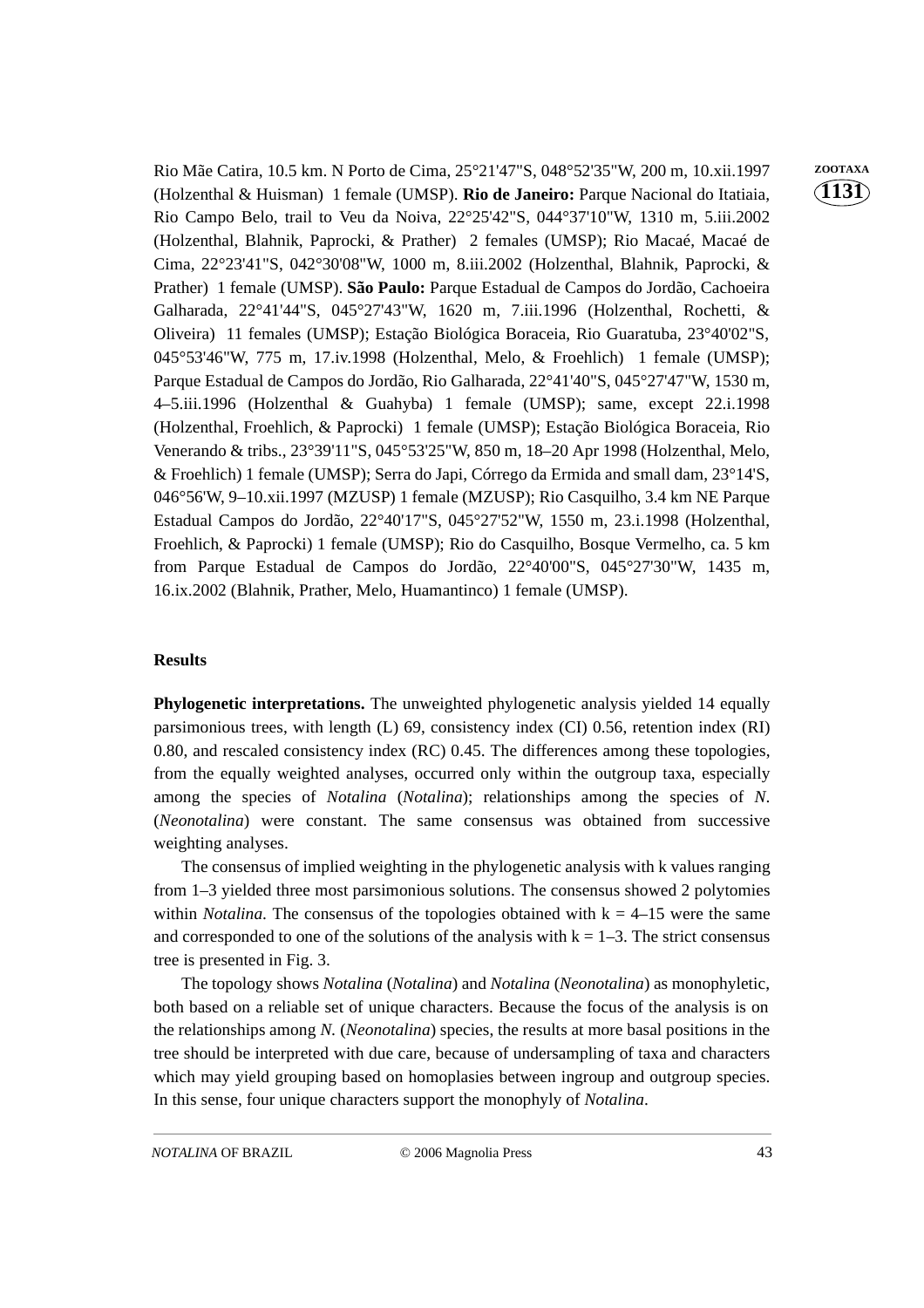**ZOOTAXA** Within *N.* (*Neonotalina*) two separate clades are clear, the *roraima* group and the *brasiliana* group, and are supported by a number of uniquely derived characters. In the *roraima* group, *N. nanay* appears as the sister group of *N. matthiasi* + *N. roraima*. The monophyly of this pair of species is supported by a homoplastic character 2(0), present also in the *brasiliana* group.



**FIGURE 3.** Strict consensus of 14 cladograms from equally weighted parsimony analysis, reflecting the phylogeny of *Notalina* (*Neonotalina*). Successive weighting and implied weighting (K values among 4 and 15) analyses yielded identical configuration. Characters of unique origin in the cladogram are placed at the nodes, while the distribution of characters of multiple origins is given at the top. Because the phylogenetic signal (i.e., sampled characters) is weak for relationships among outgroups, only the results for the analysis within *Notalina* (*Neonotalina*) has been considered.

In the *brasiliana* group, *N. paulista* appears as a sister to the set of remaining species of the group, but there is a single character of homoplastic origin 6(1) showing a heterobathmy of characters at this level. Within this smaller group, two clades are formed, one composed of *N. brasiliana* and *N. cipo*, based on two unique features1(0) and 19(1),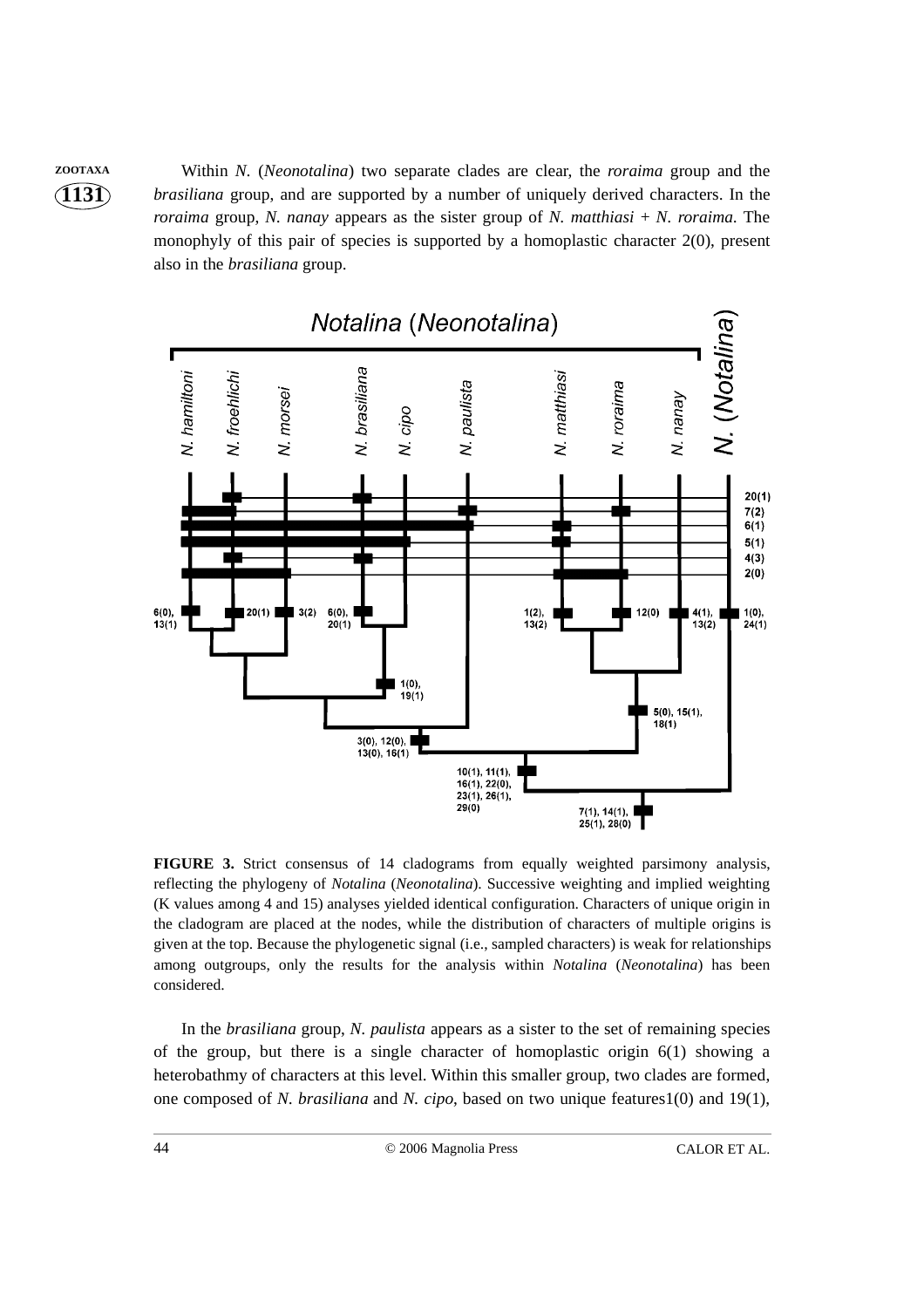while the other group is composed of *N. morsei* and *N. froehlichi* + *N. hamiltoni*, based on **ZOOTAXA** a single homoplastic feature 2(0). The monophyly of *N. froehlichi* + *N. hamiltoni* is shown by character 7(2), a feature also present in *N. brasiliana* and *N. roraima*. Two apomorphic features 4(3) and 20(1) are shared by *N. froehlichi* and *N. brasiliana*, which belong to different clades within the subgenus. However, the features associating *N. brasiliana* and *N. cipo* 6(0) and 19(1) have unique origins, while other features keep together *N. froehlichi* and *N. hamiltoni*, so similarities between *N. froehlichi* and *N. brasiliana* should be seen as artificial. Even though additional features would be helpful to corroborate the clades obtained here, the topology is considerably stable to allow biogeographical inferences.

**Biogeographic considerations.** Morse (1981) suggested evidence for the origin of the Leptoceridae at 65 million years ago (Ma), while Weaver (1984) accepted a Gondwanan origin for the family. Weaver's (1984) hypothesis by extension allows the interpretation of ancestral Triplectidinae occurring in southern Gondwana (South America and Australia, 65 Ma). The main geological event at this time was the separation of Africa from the supercontinent including South American–Antarctic–Australia. If this is correct, the division of southern Gondwanaland was responsible for the vicariance-induced disjunction within the Triplectidinae. Under this interpretation, the Leptoceridae would have to be already diversified in Gondwanaland, moving the origin of the family back to Pangea. This would explain basal groups of Leptoceridae in the northern hemisphere, in warmer as well as termperate (New Zealand) areas of Gondwanan affinities. This would take the origin of the Leptoceridae well back to 180 Ma. The records of *Triplectides* in Baltic amber (Eocene/Oligocene) (Ulmer 1912, Botosaneanu and Wichard 1981) do not contradict this hypothesis, even though fossil recent genera of Triplectidinae in Cretaceous amber would be expected. The 15 genera of Triplectidinae are distributed in South and Central America, Australia, New Zealand, and southeast and eastern Asia. The Asian distribution of *Triplectides* would be, in this case, due to dispersion from south to north, favoring Holzenthal's (1986a) view.

Three primary areas of endemism were proposed by Holzenthal (1985) for the Neotropical leptocerid fauna, two in the Brazilian subregion and the other in the Chilean subregion, comprising southern Patagonia (southern Chile and adjacent Argentina). One of the Brazilian subregion areas of endemism includes northern South America, extending to the tropical portion of Mexico, the other comprising the highlands of southeastern Brazil, with possible extension to northeast Argentina and Paraguay. Holzenthal (1986a) later proposed that the disjunct distribution and diversification of several Neotropical triplectidine genera could have been the result of Quaternary climatic and geological events, including Pleistocene glaciation, or the formation of Amazon Basin (Miocene/ Pliocene). This would also apply to the origin of the *brasiliana* and *roraima* speciesgroups of *Notalina* (*Neonotalina*).

*Notalina* (*Neonotalina*) is present in higher areas with colder climate in South America, namely, in southeastern Brazil (the *brasiliana* group) and in Brazilian-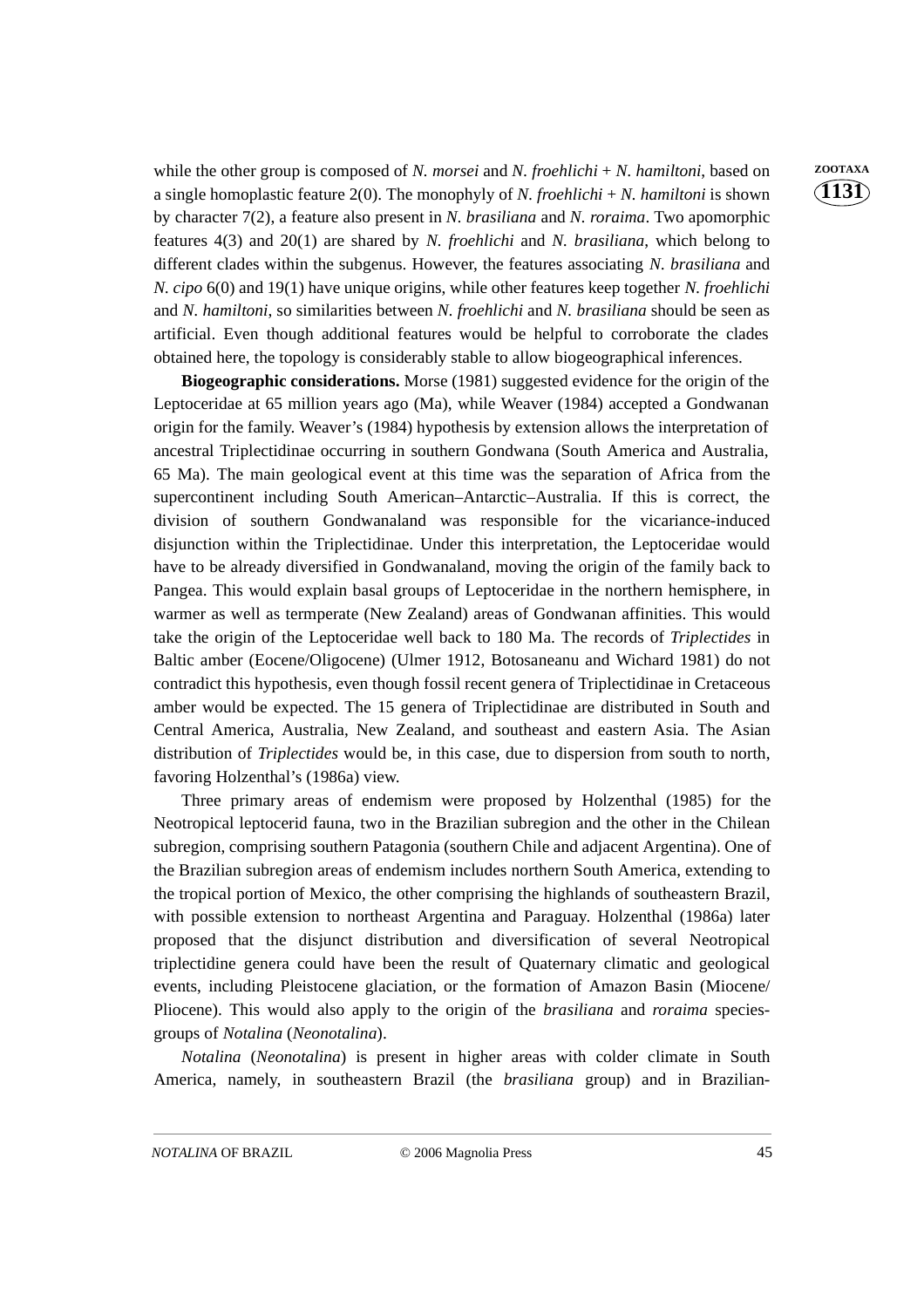**ZOOTAXA** Venezuelan border (the *roraima* group). Even admitting a Gondwanan origin of the group, this does not solve the problem of historical association of the species or of the subgenus to tropical or temperate areas of the supercontinent. If the origin of the subgenus is associated with the tropical Gondwanaland, species of *N.* (*Neonotalina*) would be expected to be found in warmer parts of South America, as well as in Africa and South Asia. If its origin is associated with temperate Gondwanaland, this would link the clade to Chile, New Zealand and southeastern Australia, usually referred to as groups with circum-Antarctic distribution. Even though groups with temperate origin are usually restricted to southern Brazil, e.g., the dipteran genera of Ditomyiidae, *Nervijuncta* (Freeman 1951, Munroe 1974), in some cases, they extend north along the Andes, as the other South American Ditomyiidae genus, *Australosymmerus*. Even though additional records may come to favor the hypothesis of a tropical connection of the subgenus, it seems more reliable that *N.* (*Neonotalina*) corresponds to a Neotropical clade of a circum-temperate taxon. This hypothesis places the origin of *Notalina* (*Neonotalina*) in the Lower Paleocene and the diversification of the group during the rest of the Cenozoic, which would explain some diversification within the species-groups *brasiliana* and *roraima*. By extension, this agrees with the interpretation of Holzenthal (1985) for the position of areas of endemism, but with a different assignment for the origin of clades occupying these areas.

#### **Acknowledgments**

We are grateful to Dr. R. Blahnik (University of Minnesota) for valuable assistance in determining the identity of the new species, to M. I. P. A. Balbi (Universidade de São Paulo) for support with specimen preparation and to Dr. S. Weller (University of Minnesota) for very useful suggestions on the analyses. We also thank Mr. H. Paprocki (Pontifícia Universidade Católica de Minas Gerais), Mr. C. M. D. Santos (Universidade de São Paulo), and Dr. C. Froehlich (Universidade de São Paulo) for their helpful comments on the manuscript. This work was supported by a CNPq fellowship (Conselho Nacional de Desenvolvimento Científico e Tecnológico do Brazil) to ARC and NSF Grants 9971885 and 0117772 to RWH.

#### **References**

- Blahnik, R.J. & Holzenthal, R.W. (2004) Collection and curation of Trichoptera, with an emphasis on pinned material. *Nectopsyche, Neotropical Trichoptera Newsletter*, 1, 8–20. Available from http://www.entomology.umn.edu/museum/links/news.html (accessed 15 September 2005).
- Botosaneanu, L. & Wichard, W. (1981) Trichoptera from Baltic Amber. *In*: Moretti, G.P. (Ed.), *Proceedings of the 3rd International Symposium on Trichoptera*. W. Junk Publishers. The Hague, pp. 31–32.
- Brauer, F. (1865) Zweiter berichte über die auf der Weltfahrt der Kais. Fregatte Novara gesammelten Neuropteren.*Verhandlungen der Kaiserlich-königlichen Zoologischen-Botanischen*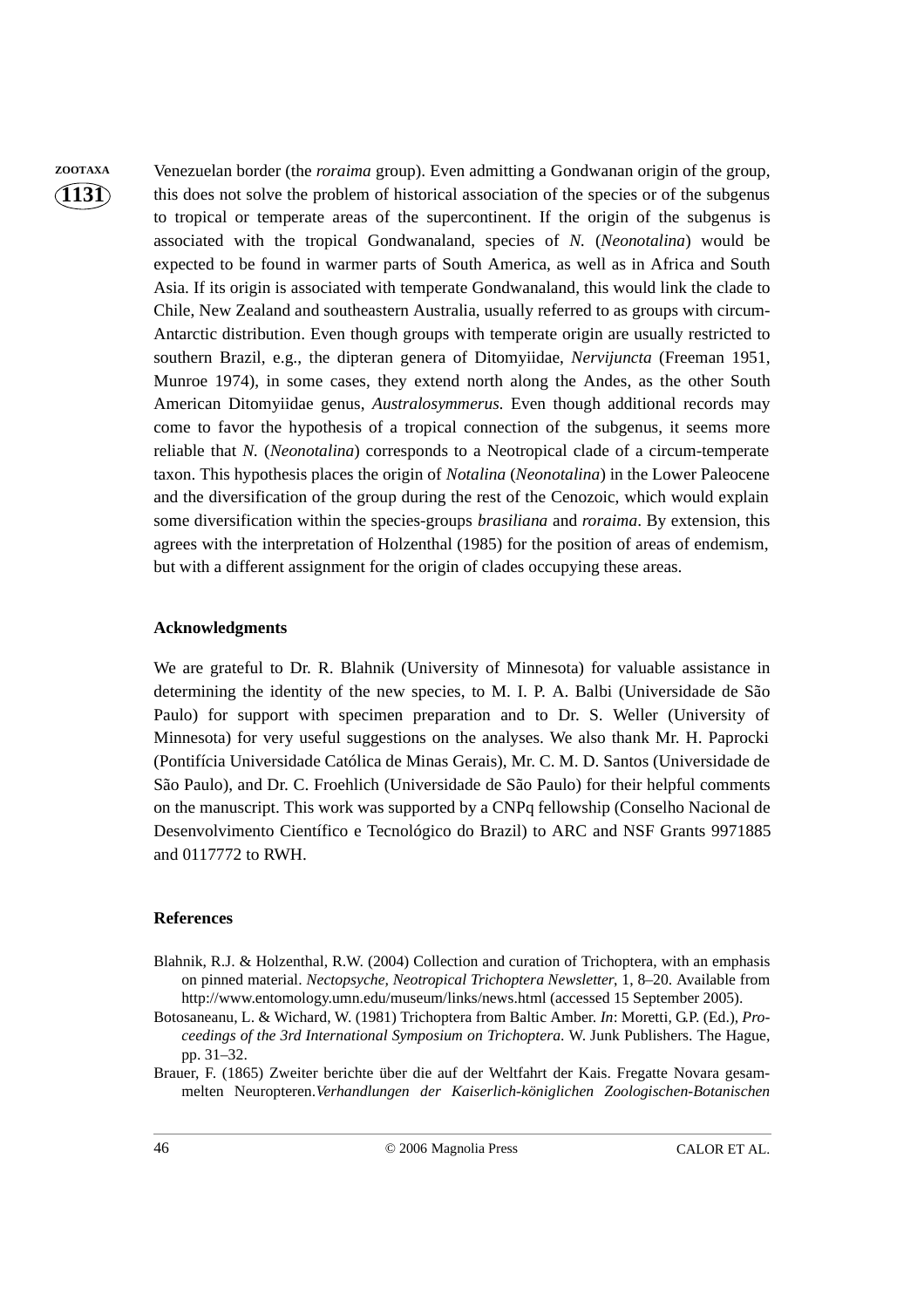*Gesellschaft in Wien,* 15, 415–422. **ZOOTAXA**

- Burmeister, H. (1839) *Handbuch der Entomologie.* Zweiter Band, Zweite Ubtheilung. Berlin, Theod. Chr. Friedr. Enslin, xii + 397–1050.
- Carpenter, J.M. (1988) Choosing among equally parsimonious cladograms. *Cladistics*, 4, 291–296.

Carpenter, J.M. (1994) Successive weighting, reliability and evidence. *Cladistics*, 10, 215–220.

- Carpenter, J.M., Strassmann, J.E., Turillazzi, S., Hughes, C.R., Solis, C.R. & Cervo, R. (1993) Phylogenetic relationships among paper wasp social parasites and their hosts (Hymenoptera: Vespidae; Polistinae). *Cladistics*, 9, 129–146.
- Carpenter J.M., Kojima, J.I. & Wenzel, J.W. (2000) *Polybia*, paraphyly, and polistine phylogeny. *American Museum Novitates*, 3298, 1–24.
- Farris, J.S. (1969) A successive approximations approach to character weighting. *Systematic Zoology*, 18, 374–385.
- Flint, O.S., Jr. (1983) Studies of Neotropical caddisflies, XXXIII: new species from austral South America (Trichoptera). *Smithsonian Contributions to Zoology*, 377, 1–100.
- Flint, O.S., Jr., Holzenthal, R.W. & Harris, S.C. (1999) *Catalog of the Neotropical Caddisflies (Trichoptera)*. Special Publications, Ohio Biological Survey, Columbus, Ohio, 239 pp.
- Freeman, P. (1951) *Diptera of Patagonia and South Chile. Part III* — *Mycetophilidae*. The British Museum (Natural History), London, 138 pp., plates I–XLIX.
- Goloboff, P.A. (1993) Estimating character weights during tree search. *Cladistics*, 9, 83–91.
- Goloboff, P.A. (1995) Parsimony and weighting: a reply to Turner and Zandee. *Cladistics*, 11, 91– 104.
- Hendy, M.D. & Penny, D. (1982) Branch and bound algorithms to determine minimal evolutionary trees. *Mathematical Biosciences*, 59, 277–290.
- Hillis, D.M. (1991) Discriminating between phylogenetic signal and random noise in DNA sequences. *In*: Miyamoto, M.M. & Cracraft, J. (Eds.). *Phylogenetic Analysis of DNA Sequences*, Oxford University Press, New York, 278–294.
- Holzenthal, R.W. (1985) Studies in Neotropical Leptoceridae (Trichoptera) IV: a revision of *Brachysetodes* Schmid. *Transactions of the American Entomological Society*, 111, 407–440.
- Holzenthal, R.W. (1986a) The Neotropical species of *Notalina*, a southern group of long-horned caddisflies (Trichoptera: Leptoceridae). *Systematic Entomology*, 11, 61–73.
- Holzenthal, R.W. (1986b) Studies in Neotropical Leptoceridae (Trichoptera), VI: Immature stages of *Hudsonema flaminii* (Navás) and the evolution and historical biogeography of Hudsonemini (Triplectidini). *Proceedings of the Entomological Society of Washington*, 88, 268–279.
- Holzenthal, R.W. (1988) Studies in Neotropical Leptoceridae (Trichoptera), VIII: The Genera *Atanatolica* Mosely and *Grumichella* Müller (Triplectidinae: Grumichellini). *Transations of the America Entomological Society*, 114, 71–128.
- Holzenthal, R.W. & Andersen, T. (2004) The caddisfly genus *Triaenodes* in the Neotropics (Trichoptera: Leptoceridae). *Zootaxa*, 511, 1–80.
- Kluge, A.G. (1997). Testability and the refutation and corroboration of cladistic hypotheses. *Cladistics*, 13, 81–96.
- Leach, W.E. (1815) Entomology. *In:* Sir Brewster, D. (Ed.), *The Edinburgh Encyclopedia*. William Blackwood, Edinburgh, 9, 57–172.
- Moor, F.C. (1997) An unusual caddisfly larva from South Africa, a possible member of the Triplectidinae (Trichoptera: Leptoceridae). *In*: Holzenthal, R.W. & Flint, O.S., Jr. (Eds.), *Proceedings of the 8th International Symposium on Trichoptera*. Ohio Biological Survey, Columbus, pp. 323–330.
- Morse, J.C. (1981) A phylogeny and classification of family group taxa of Leptoceridae (Trichoptera). *In*: Moretti, G.P (Ed.), *Proceedings of the 3rd International Symposium on Trichoptera*, W. Junk Publishers, The Hague, Series Entomologica 20, pp. 257–264.
- Morse, J.C. & Holzenthal, R.W. (1987) Higher classification of Triplectidinae (Trichoptera: Lepto-